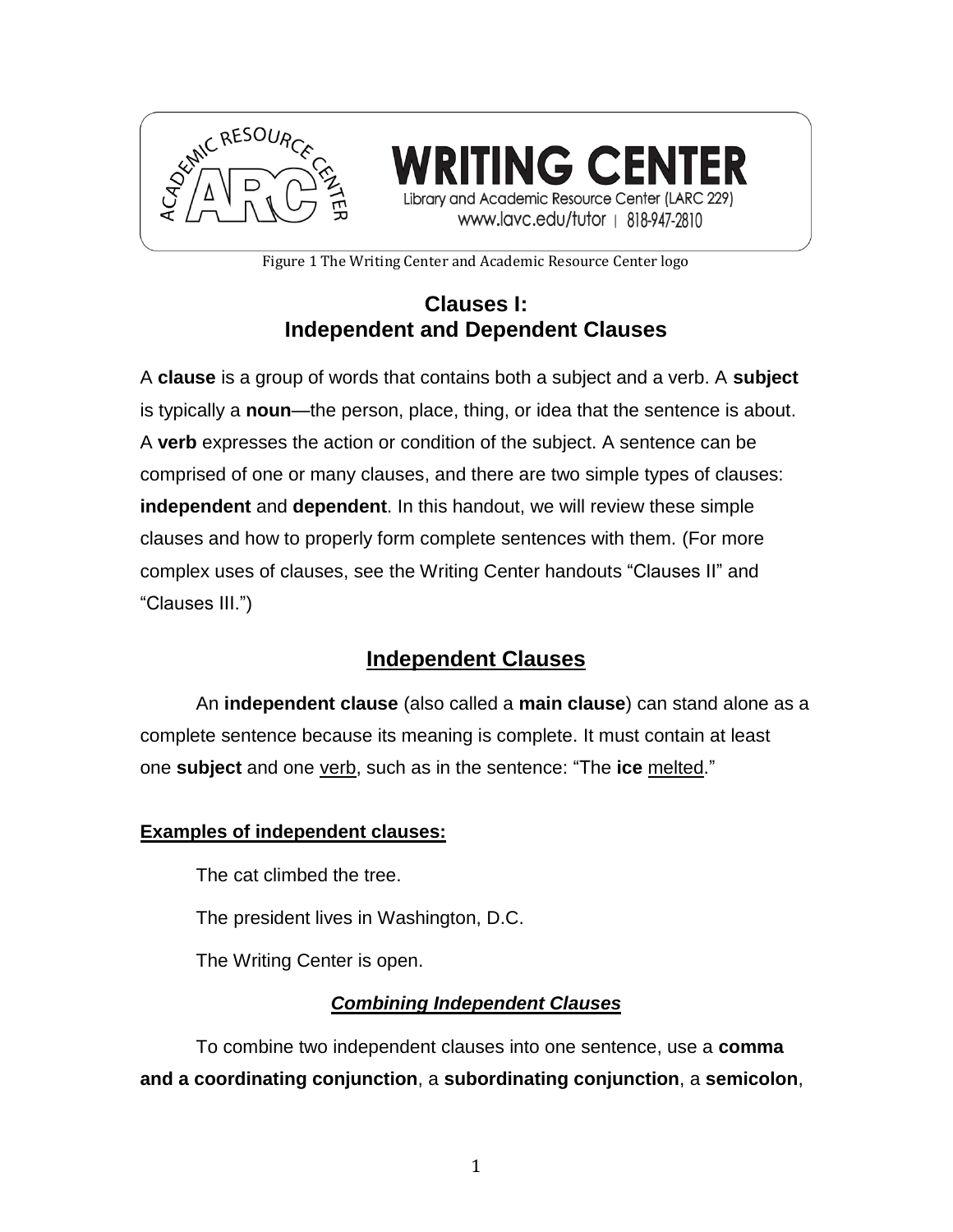or a **semicolon and a transition**. (For more information, see the Writing Center handouts "Run-on Sentences", "Punctuation", "The Comma", "Semicolons", and "Transitions."

#### **Comma and a coordinating conjunction:**

The **coordinating conjunctions** are words such as **for, and, nor, but, or, yet,**  and **so**. When using them to connect two or more independent clauses together, a comma is always used. The coordinating conjunctions can be easily remembered with the acronym **F.A.N.B.O.Y.S**.

### **For example:**

The cat climbed the tree**, but** he could not get down.

Lucie looked around the house, **and** she even searched the backyard**.** 

The school received a large donation, **so** it could begin reopening classes.

### **Subordinating conjunction**:

**Subordinating conjunctions** are words such as *before, because, unless, after,* etcetera. When used in the middle of a sentence to connect two independent clauses, a comma is typically not needed. (For more information about **subordinating conjunctions**, please refer to the next section of this handout.)

### **For example:**

Robert ran away **because** John yelled at him.

My mom won't lend me money **unless** I bring up my GPA.

The air in California was cleaner **before** the era of industrialization.

### **Semicolon***:*

A **semicolon** is used to connect two independent clauses that are closely related in idea.

### **For example:**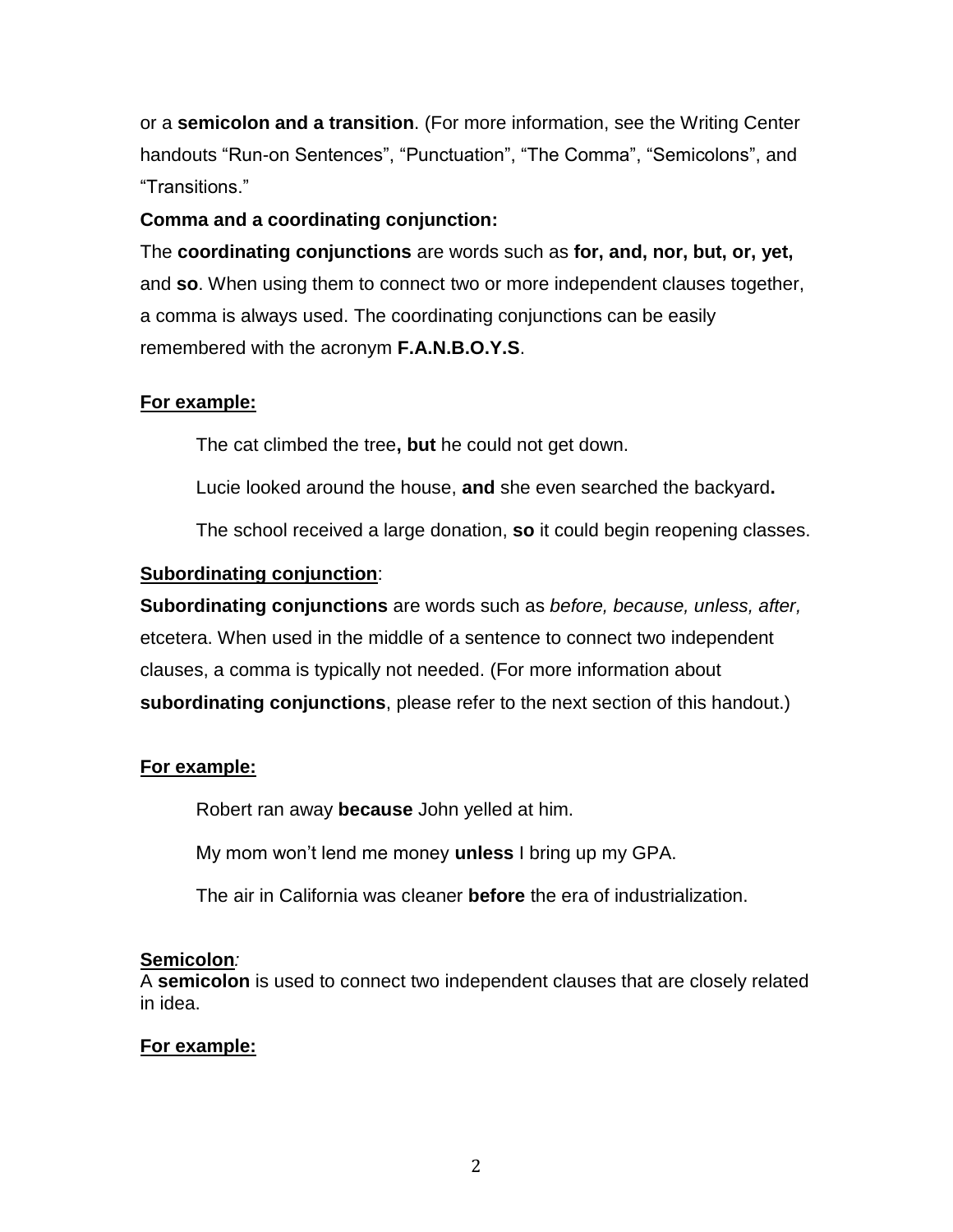The president lives in Washington, D.C.**;** he travels around the country frequently.

Happiness cannot be experienced alone**;** it is only real when shared.

Call me tomorrow morning**;** I will have an answer for you by then.

#### **Semicolon and a transition:**

A **semicolon** can also connect two independent clauses if one contains a transition with a comma. **Transitions** are words or phrases such as *however, therefore, nevertheless, meanwhile,* etcetera.

#### *For example:*

The Writing Center is open**; however**, all of the tutors are busy.

Jessica went to the party**; nevertheless,** her enemy went as well.

The store is closed due to the holiday break**; therefore,** I cannot buy that coat.

## **Dependent Clauses**

A **dependent clause** (also called a **subordinate clause**) is a group of words that contains a subject and verb but does not express a complete thought. Therefore, a dependent clause cannot be a complete sentence on its own. Typically, a dependent clause is made dependent due to certain words or phrases that modify the sentence to be incomplete. These words or phrases include the **subordinating conjunctions**.

Some common subordinating conjunctions are: **after, although, as, as if, because, before, even if, even though, if, in order, to, since, though, unless, until, whatever, when, whenever, whether,** and **while.**

*Examples of dependent clauses:*

*When Jim studied for his chemistry quiz . . .*

*While I was out walking…*

*After the city was built…*

All of these clauses contain a subject and a verb, but the addition of a **subordinating conjunction** modifies these clauses to be dependent and incomplete on their own. What happened *when* Jim studied? What happened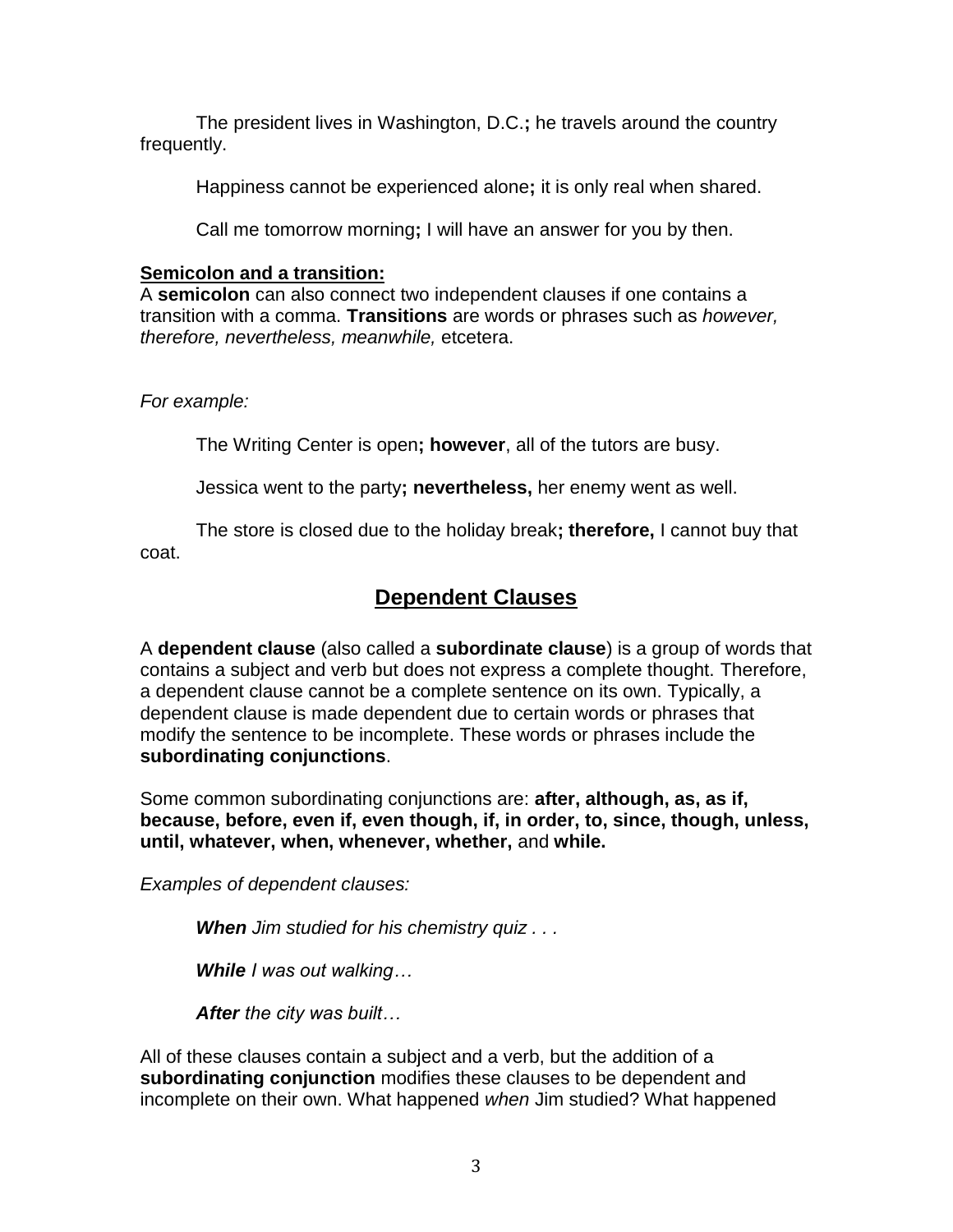*while* I was out walking? What happened *after* the city was built? To make these clauses into complete sentences, a comma and an independent clause must be added.

*When Jim studied for his chemistry quiz,* he realized that he was in trouble.

*While I was out walking,* John was out running.

*After the city was built,* tourism flourished.

**NOTE!** These clauses can be reversed to create a complete sentence as well. In that case, the independent clause would come before the dependent clause, and the comma would no longer be necessary.

Jim realized that he was in trouble *when he studied for his chemistry quiz.*

John was out running *while I was out walking.*

Tourism flourished **a***fter the city was built.*

**For more information about other forms of dependent clauses (such as noun, adverb, and adjective clauses) please refer to the Writing Center handout "Clauses II." For information about restrictive and nonrestrictive dependent clauses, please refer to the Writing Center handout "Clauses III."**